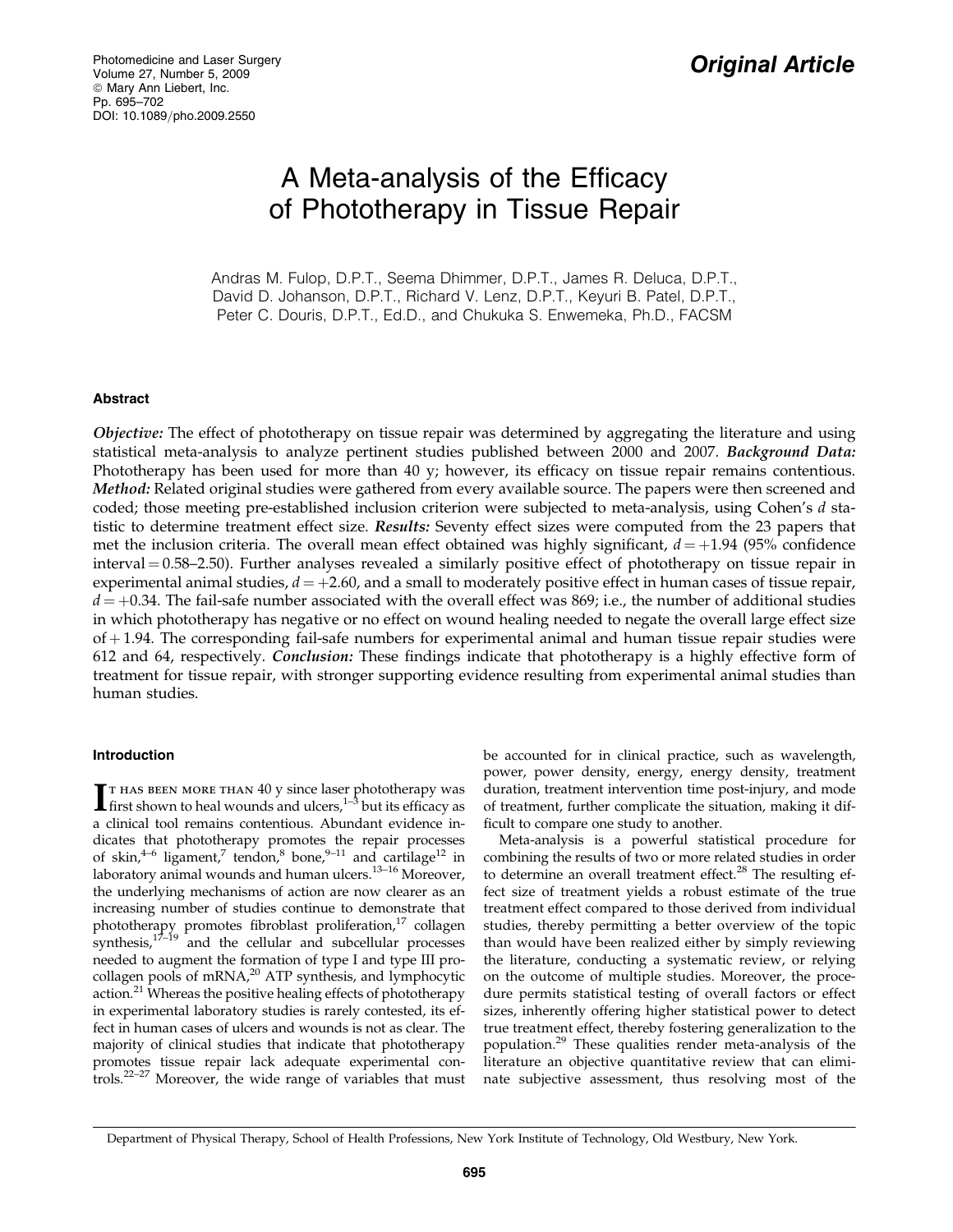controversies concerning the value of phototherapy in clinical practice.

There have been previous attempts to perform a metaanalysis of the phototherapy literature.<sup>30–32</sup> One of the earliest analyses $30$  examined papers dating back to 1948 and found four eligible reports that met their inclusion criteria. An analysis of the papers showed no beneficial effect of phototherapy on healing of venous leg ulcers.<sup>30</sup> However, based on comprehensive analyses of papers published during the 30 y period before year 2000, Enwemeka et al.<sup>31</sup> and Woodruff et al.<sup>32</sup> demonstrated significant positive treatment effects in the areas of tissue repair and pain relief. The large volume of papers published since 2000, coupled with the significant advancements in technology—in particular, the shift from laser technology to light emitting diodes and the sophisticated level of contemporary research reports—suggest a need to reanalyze the literature. Consequently, we aggregated peerreviewed papers published from January 2000 to December 2007 and subjected those meeting our pre-established inclusion criteria to statistical meta-analysis. Our aims were to test the null hypothesis that phototherapy has no significant positive effect on tissue repair and to determine if the current literature supports the use of phototherapy for tissue repair.

## Methods

## Subjects and design

Original research papers investigating the effects of phototherapy on tissue repair that were published from January 2000 to December 2007 were aggregated, coded, and used in this study. The articles were obtained from libraries and online sources, including Medline, PubMed, OVID, and Citation Index to Nursing and Allied Health Literature (CI-NAHL). The terminologies that were used to identify these articles included ''laser therapy,'' ''low level laser therapy,'' ''photobiomodulation,'' ''light therapy,'' ''phototherapy,'' "wound healing," "tissue repair," and "healing." Secondary sources included papers cited by articles already retrieved, internet web pages, commercial search engines, and papers published in journals that were not available in the aforementioned databases.

Studies were included in the meta-analysis if they met the following criteria: 1) article published between January 2000 and December 2007, 2) in vivo study involving humans or experimental animals, 3) article either stated or permitted our computing the following variables: power, power density, energy density, number of treatments given, duration of each treatment, frequency of treatment, beam spot size, dose, size of the area treated, and contact or noncontact mode of treatment, 4) the condition treated was clearly stated, and 5) the wavelength and light source were defined. Studies were eliminated if any of the following exclusion criteria applied: 1) study was conducted in vitro, 2) article was a case study, 3) the outcome measure had no direct relationship with tissue repair, 4) Cohen's d statistic could not be calculated from the data provided, or 5) members of the research team were unable to translate the article into English to compute Cohen's d.

# Pilot reliability study and data coding

A coding form with a list of relevant parameters and related information was developed as shown in Table 1. Then, Table 1. Parameters Used for Coding Each Study

- 1. Experimental Subjects
- 2. Condition Treated
- 3. Independent variable(s)
- 4. Dependent variable(s)
- 5. Source of Light
- 6. Wavelength
- 7. Spot size
- 8. Applicator Distance from surface
- 9. Dosage 10. Power (W)
- 11. Power density  $(W/cm<sup>2</sup>)$
- 12. Energy density  $(J/cm^2)$
- 13. Number of treatments
- 14. Frequency of treatments
- 15. Duration of treatments
- 16. Wound area
- 17. Outcome of study (positive or negative)

data were obtained from studies that met the inclusion criteria and used to establish a data pool. To ensure data accuracy, our six raters were first trained. Then a pilot study was conducted to determine the level of agreement among them as they ascertained the presence or absence of the parameters detailed in Table 1 and as they calculated the treatment effect sizes (i.e., Cohen's d) from an initial set of 10 randomly selected studies. Raters were retrained with new sets of articles and retested for reliability until at least 90% agreement was attained.

## Determination of effect size

Effect size was calculated using the formulae for computing Cohen's  $d$  statistic.<sup>20,28</sup> Cohen's  $d$  is defined as the difference between the means of the experimental group and the comparison group divided by the standard deviation of the comparison group:

$$
d = \frac{x_1 - x_2}{SD_{comparison}} \tag{1}
$$

where  $d$  stands for the effect size,  $x_1$  is the mean of the treated group,  $x_2$  is the mean of the comparison group, and SDcomparison is the standard deviation of the comparison group.

Where means and standard deviations were not reported but data was presented as percentages, a d-value was calculated by first finding the associated t-value with the following formula:

$$
t = \frac{P_2 - P_1}{\sqrt{\frac{P_2(1 - P_2)}{N_2} + \frac{P_1(1 - P_1)}{N_1}}}
$$
(2)

where  $P_2$  is the percent change of the treatment group,  $P_1$  is the percent change of the comparison group,  $N_2$  is the number of subjects in the treated group, and  $N_1$  is the number of subjects in the comparison group.

The *t*-value calculated was then converted to a *d*-value using the following formula<sup>28,29,31,32</sup>:

$$
d = \frac{2t}{\sqrt{df}}
$$
 (3)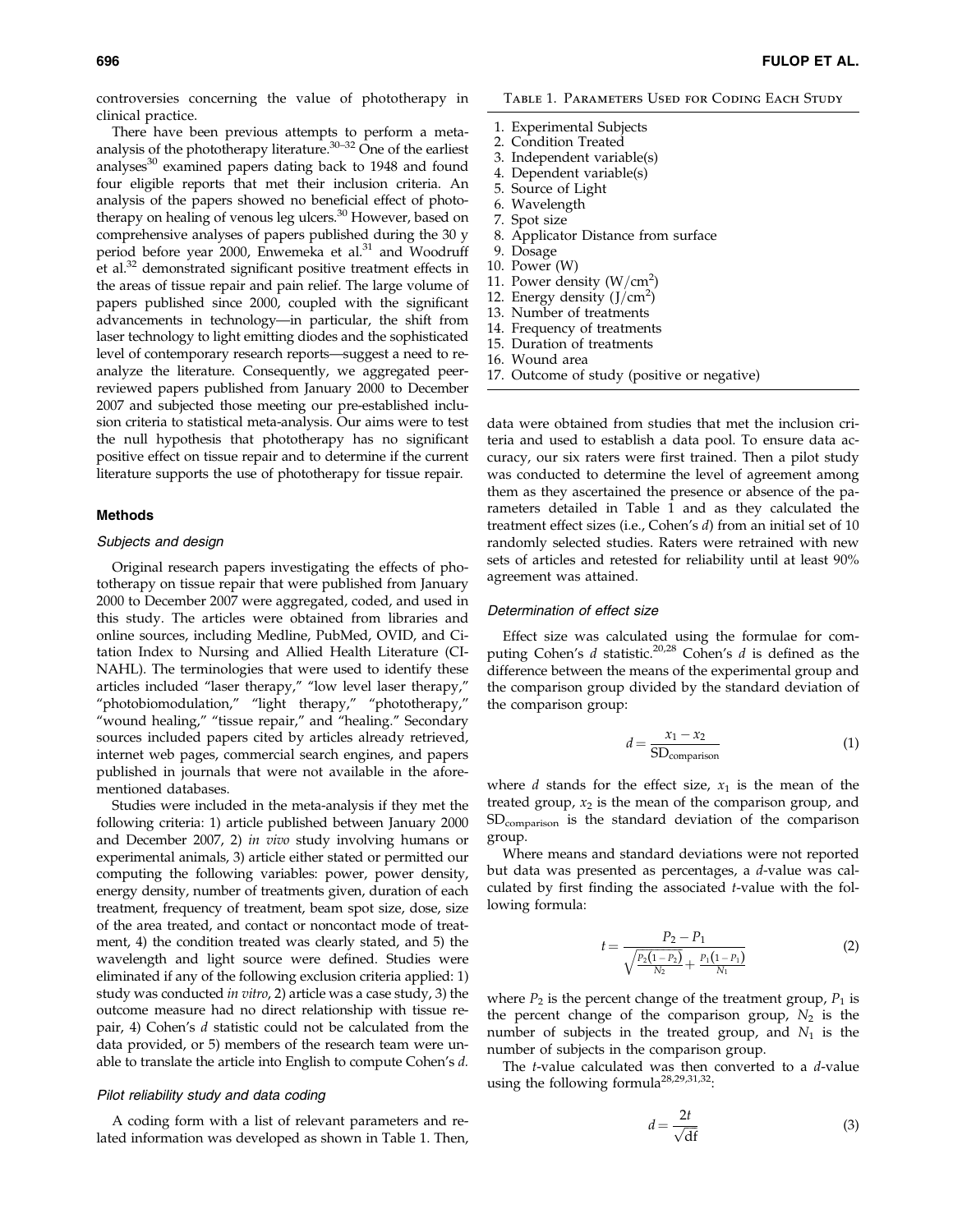## THE EFFECT OF PHOTOTHERAPY ON TISSUE REPAIR **EXAMPLE 2008 12 AMOUNT 100 AMOUNT 100 AMOUNT** 697

where  $d$  is the effect size,  $t$  is the  $t$ -value, and df is the degrees of freedom. The degrees of freedom was determined with the formula $^{29}$ :

$$
df = N_1 + N_2 - 2 \tag{4}
$$

where  $N_1$  and  $N_2$  are the numbers of subjects treated in the comparison group and the treated group, respectively.

The overall mean effect size was calculated by summing the d-values obtained independently from each study and then divided by the total number of  $d$ -values as follows:

$$
d_{\text{average}} = \frac{\sum d}{N} \tag{5}
$$

where  $d_{\text{average}}$  is the mean effect size,  $\sum d$  is the sum of the effect sizes, and N is the total number of *d*-values used.

# Grubb's extreme studentized deviation (ESD) test for critical outliers

Grubb's test<sup>33</sup> for critical outliers was performed on the pool of calculated d-values using the following formula:

$$
z = \frac{(d_{\text{average}} - d)}{\text{SD}}
$$
 (6)

where z is the z-score for each individual  $d$ -value,  $d_{\text{average}}$ is the mean effect size, and SD is the standard deviation of daverage.

The z-score was then compared to a critical z-value obtained from Grubb's critical-z table.<sup>33</sup>

In further analysis, the effect sizes obtained from studies with repeated measurements of the same outcome variable were averaged to minimize undue influence of any one study on the overall effect size.<sup>34</sup> For example, if wound sizes were measured on the same subjects at five different time intervals in a particular study, the d-values obtained were averaged to yield one  $d$ -value instead of five.<sup>34</sup> The overall d-value obtained was considered small, medium, or large in accordance with previously published guidelines.<sup>29,34,35</sup> According to Cohen,<sup>29</sup> the values of 0.2, 0.5, and 0.8 indicate a small, medium, and large average effect size respectively.

## Calculation of the fail-safe number

Considering the likelihood that our meta-analysis did not include every pertinent article, we computed the fail-safe number  $(N_{fs})$  associated with the overall *d*-value obtained. From a statistical point of view, this is the number of nonsignificant studies that would be necessary to reduce the effect size resulting from this analysis to a nonsignificant value. Practically, it is the number of additional studies with effect sizes below our set criterion value that would have to be included in the meta-analysis in order to negate the outcome of this study. A set criterion value of 0.05 was used, statistical significance was set to 0.05, and the  $N_{fs}$  was calculated with the following formula:

$$
N_{\text{fs.05}} = \frac{N(d - d_{\text{c}})}{d_{\text{c}}}
$$
 (7)

where  $N$  is the number of studies in the meta-analysis,  $d$  is the average effect size for the studies used, and  $d_c$  is the criterion value selected. For this meta-analysis  $d_c$  was set to 0.05, the value of a nonsignificant small effect size.

The data were further analyzed to separately determine the effect of phototherapy on tissue repair in experimental animal studies and clinical human cases.

## **Results**

## **Overview**

Twenty-three of the 104 peer-reviewed papers identified met the inclusion criteria (Appendix 1). Twenty-three other papers were excluded from the analysis outright because they were either case studies, descriptive nonexperimental studies, review papers, or relied on outcome measures that did not reflect tissue repair. Another set of 58 papers were experimental and quasi-experimental studies, but they were excluded from the analysis mostly because they lacked the relevant numerical data needed to compute treatment effect sizes (Appendix 2). In many instances, results were illustrated graphically without numerical data. An analysis of the 58 studies revealed that 54 of them (93.1%) reported that phototherapy significantly promotes tissue repair; only four did not (Table 2).

Furthermore, 38 were strictly experimental animal studies and 22 were human studies—two of these studies had both animals and humans as subjects; hence there are a total of 58 studies in Table 2 instead of 60. Thirty-six (94.72%) of the experimental animal studies showed significant positive effect of phototherapy on tissue repair, while 20 (90.9%) of the clinical human studies showed phototherapy to be effective in promoting tissue repair (Table 2). In contrast, a lower percentage of the papers used in our meta-analysis—17 of the 23 studies (73.9%)—showed that phototherapy has a positive healing effect on tissues; 6 (26.1%) did not. These

Table 2. Review Outcome of Excluded Experimental=Quasi-Experimental Studies

| Category                              | No. of<br>papers | No. $(\%)$ of papers<br>with positive results | $No$ (%) of papers<br>with negative results |  |
|---------------------------------------|------------------|-----------------------------------------------|---------------------------------------------|--|
| Included studies                      | 23               | 17 (73.9)                                     | 6(26.1)                                     |  |
| Excluded animal studies               | 38 <sup>a</sup>  | 36 (94.7)                                     | 2(5.3)                                      |  |
| Excluded human studies                | $22^{\circ}$     | 20(90.9)                                      | 2(9.1)                                      |  |
| Total no. of excluded studies         | 58               | 54 (93.1)                                     | 4(6.9)                                      |  |
| Total (included and excluded studies) | 81               | 71 (87.7)                                     | 10(12.3)                                    |  |

 $\rm{a^{2}Two}$  of the studies (Appendix 2; Whelan et al., 2001 [reference 58] and Simunovic et al.<sup>27</sup>) involved both animals and humans; hence there were 38 and 22 respectively; total being 58 instead of 60.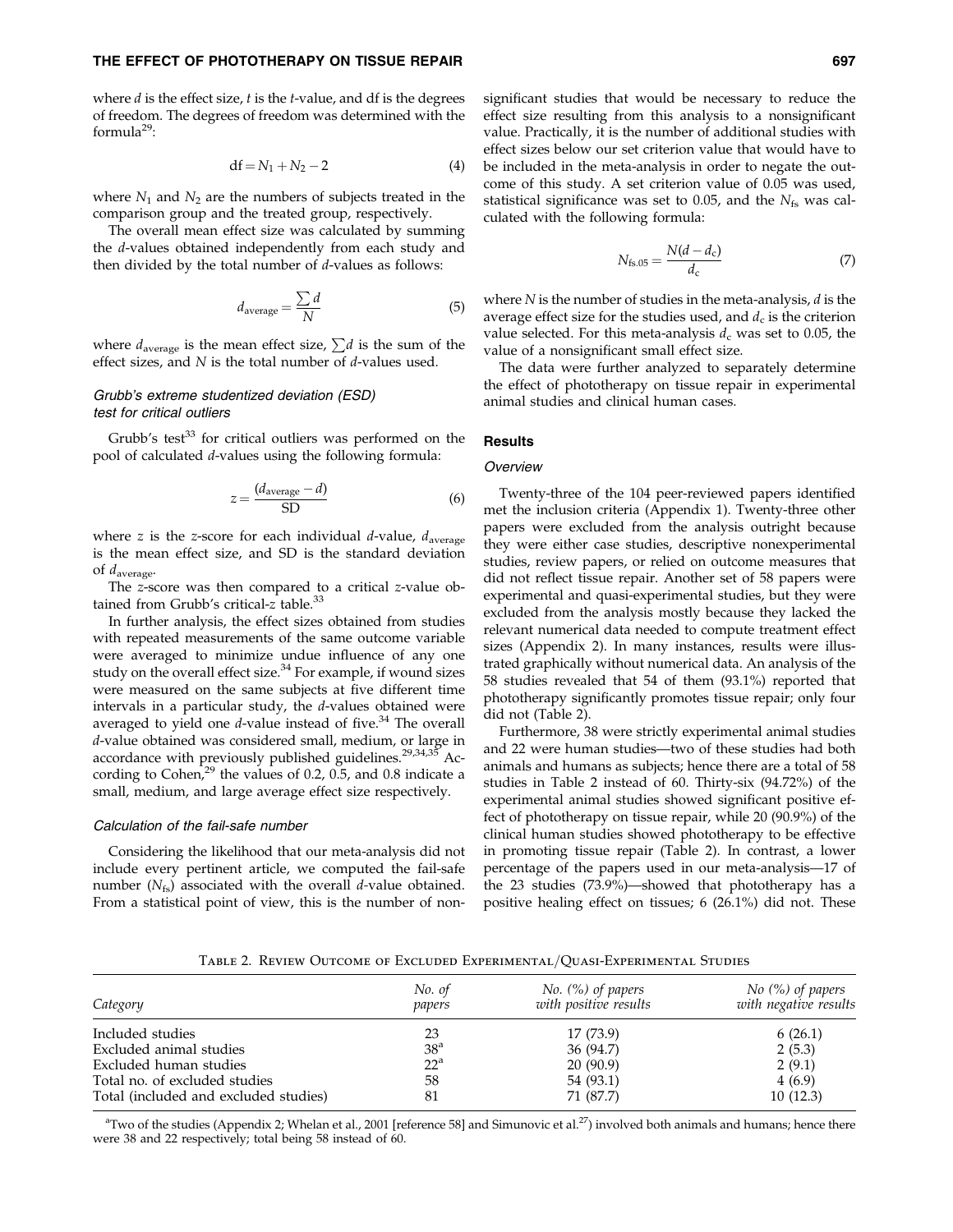| Analysis       | No. of<br>papers | N of<br>effect size | Cohen's d               | 95% CI          | Fail-safe<br>$N(0.05$ criterion) | Fail safe<br>$N(0.10$ criterion) |
|----------------|------------------|---------------------|-------------------------|-----------------|----------------------------------|----------------------------------|
| Overall        | 23               | 70                  | $1.94$ $(2.23^{\circ})$ | $0.58 - 2.50$   | 869 (1008 <sup>a</sup> )         | 423 $(490^a)$                    |
| Human studies  |                  | 20                  | 0.34                    | $-0.25$ to 0.94 | 64                               | 26                               |
| Animal studies |                  | 50                  | 2.60                    | $1.34 - 3.31$   | 612                              | 300                              |

Table 3. Outcome of Statistical Meta-Analysis

<sup>a</sup>Value obtained without removing the lone outlying  $d$ -value from the analysis.

findings clearly show that there was no bias in excluding certain papers from the analysis. Overall, of the 81 relevant studies found in the literature (i.e., 23 included studies plus 58 excluded papers), 71 (87.7%) showed that phototherapy significantly promotes tissue repair and 10 (12.3%) did not.

#### Effect of phototherapy on tissue repair

A total of 106 treatment effect sizes were originally computed from the 23 studies included in the analysis. Seventy effect sizes were obtained when multiple d-values from the same study were averaged to account for repeated measurements of the same variable over time as detailed in Table 3 above. The overall mean effect size obtained from the 70 computable effect sizes was  $+2.23$ ; 95% confidence interval  $(CI) = 1.31-3.15$ . The fail-safe number associated with this result was 1008; meaning that an additional 1008 studies—in which phototherapy has neutral or negative effect on tissue repair—would be needed to negate the outcome of the analysis (Table 3).

To permit a comparison of our result with those of Enwemeka et al.<sup>31</sup> and Woodruff et al.<sup>32</sup> who used 0.10 as their set criteria, the fail-safe number was recalculated with 0.10 as the set criterion, instead of the commonly used 0.05. The resulting fail-safe number was 490; a high number that again confirms that the likelihood of overturning the significant treatment effect size obtained is minute. Grubb's ESD test for critical outliers identified one high outlying d-value. When this outlier was removed from the analysis, the overall mean treatment effect remained significantly high  $(d = +1.94; 95\%)$ CI = 0.58–2.50;  $N_{fs} = 869$  using 0.05 as criterion or  $N_{fs} = 423$ with 0.10 as the set criterion).

# Effect of phototherapy on clinical cases of tissue repair

Thirty-one effect sizes were originally computed from the 11 human studies in the analysis; 20 were obtained when the effect sizes derived from repeated measurements of the same variable were averaged. The overall mean effect size was  $+0.34$  (95% CI =  $-0.25$  to 0.94), indicating that phototherapy has a small to moderate positive effect on clinical cases of tissue repair (Table 3). The fail-safe number associated with this result was 64 ( $N_{fs}$  = 26 when 0.10 was used as the set criterion).

## Effect of phototherapy on tissue repair in experimental animal-studies

Seventy-five computable effect sizes were initially calculated from the 12 animal studies included in the analysis. These yielded 50 effect sizes when the effect sizes obtained from repeated measurement of the same variable over time were averaged. The overall mean effect size obtained, after removing the lone outlying high effect size, was  $+2.60$  (95%)  $CI = 1.34-3.31$ ; indicating that phototherapy has a strong positive treatment effect on tissue repair (Table 3). The failsafe number associated with this finding was 612 ( $N_{fs} = 300$ , if 0.10 is used as set criterion).

## **Discussion**

It is well established that in a meta-analysis a treatment effect value of  $+0.2$  represents a small positive effect size,  $+0.5$ , a medium effect size, and  $+0.8$  or greater, a large effect of treatment.28,29,34,35 Consequently, the overall treatment effect size of  $+1.94$  indicates that phototherapy is an effective form of treatment for tissue repair. This finding is consistent with the results of previous meta-analysis of papers published during the immediate 30 y before year  $2000<sup>31,32</sup>$  even though our study focused specifically on papers published between 2000 and 2007. In their meta-analysis of tissue repair studies published during the 1970s, 1980s, and 1990s, Enwemeka et al. $31$  and Woodruff et al. $32$  found an overall treatment effect of  $+1.81$  and  $+2.22$ , respectively. These results mirror our finding that, overall, the effect size of treatment with phototherapy is  $+1.94$  ( $+2.23$  without removing the outlying d-value). However, it should be noted that the effect size obtained in this meta-analysis would have been different, and perhaps higher, had it been possible to include the 58 experimental and quasi-experimental studies that were excluded from this study; since 54 of the papers (93.1%) showed that phototherapy is significantly effective in promoting tissue repair in humans as well as experimental animal studies (Table 2).

It is worth noting that 23 peer-reviewed papers with 70 computable effect sizes met our inclusion criteria and that these numbers compare favorably with those reported in previous studies.  $31,32$  Woodruff et al.  $32$  found 24 studies with 31 computable effect sizes while Enwemeka et al. $31$  had 34 studies with 46 computable effect sizes that met their inclusion criteria. The higher number of computable effect sizes in our study reflects the high level of sophistication of papers published since 2000. Most papers measured tissue repair at several time points or used several outcome measures to estimate tissue repair. Even with our adjustment to account for repeated measurements of the same outcome variable, the average number of computed effect sizes per paper remained high. That our study, which covered the 8 y period from 2000 to 2007, had about the same number of peerreviewed papers as the report of Woodruff et al., $32$  which covered papers published over three decades, suggests that more papers with sufficient data necessary to compute effect sizes are being published yearly.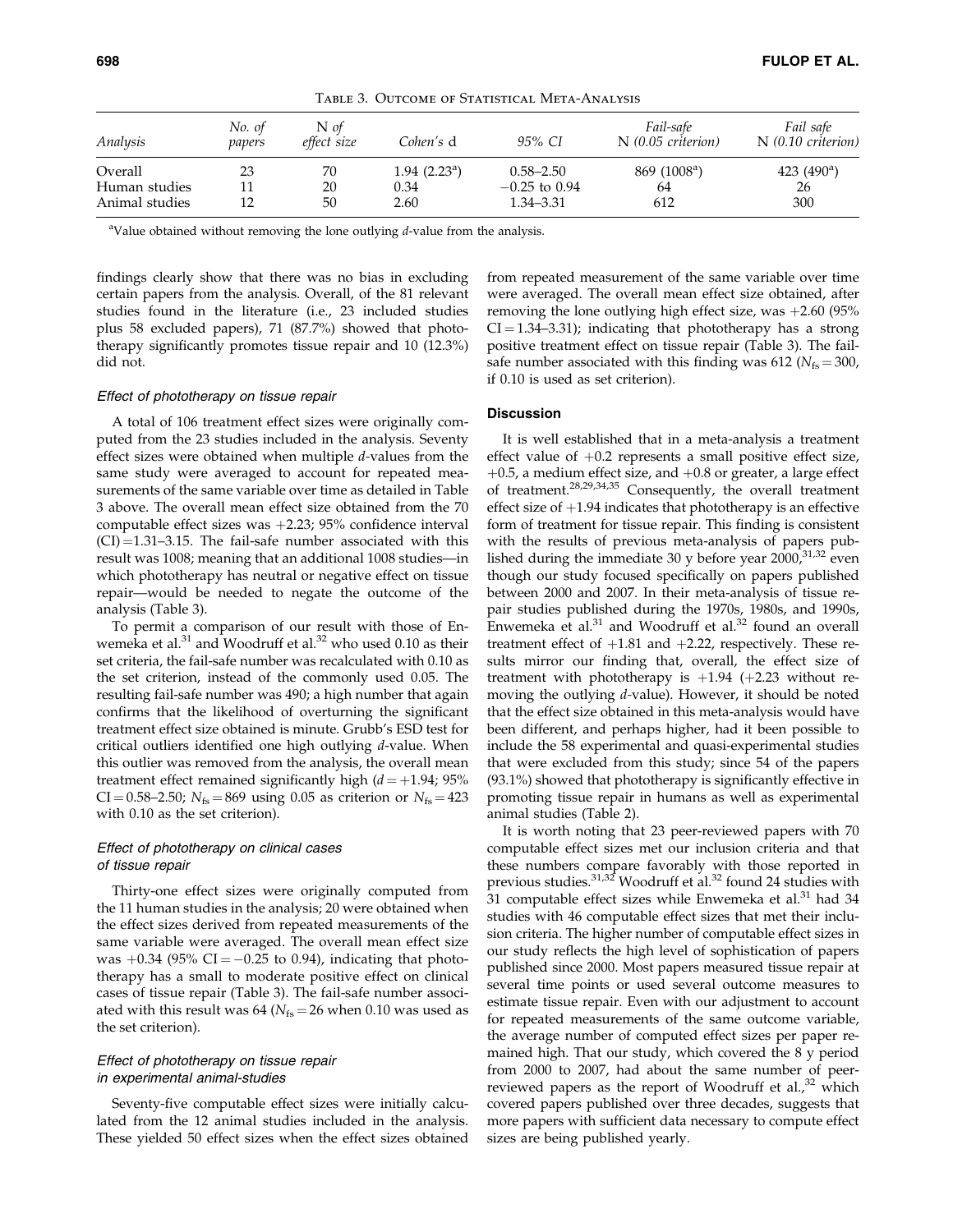# THE EFFECT OF PHOTOTHERAPY ON TISSUE REPAIR **EXAMPLE 2008** 699 CHECK 699

Our subanalyses showed that the mean treatment effect was significantly higher in animal experiments of tissue repair than human cases, being  $+2.60$  for animal studies and  $+0.34$  for human studies. We postulate that the large effect size associated with animal studies relates to the investigator's ability to effectively control extraneous factors and potentially confounding variables in animal experiments compared to human clinical trials. For example, laboratory animals used in the same experiment are often bred and raised in the same manner at the same facility. Moreover, food intake, a major factor that can influence tissue repair, is usually well controlled in animal experiments but not in human studies. Whereas each animal is fed the same diet, in general, diet varies significantly from one patient to another in clinical studies. Other factors such as treatment compliance may play a role as well. Notwithstanding, the astounding difference between the effect size obtained in animal experiments versus human studies suggests a dire need for tighter experimental controls in clinical trials examining the effect of phototherapy on tissue repair.

Regardless, our findings leave no doubt whatsoever that phototherapy promotes tissue repair in general, more so in experimental animal studies than in human cases; even though our study is heavily dependent on papers published in the English language, 58 of which were excluded from the analysis. Of these, 54 (93.1%) of the excluded experimental and quasi-experimental papers clearly showed phototherapy to be significantly effective in promoting tissue repair. Our results are further strengthened by the fact that 71 (87.7%) of the 81 relevant studies found phototherapy to be significantly effective in promoting tissue repair; the proportion of positive reports is even greater (93.1%) when the 23 papers used in this meta-analysis are excluded.

## Conclusion

Our results warrant the conclusion that phototherapy is a highly effective form of treatment for tissue repair, with stronger supporting evidence resulting from experimental animal research than human studies.

### Disclosure Statement

The authors declare that no competing financial interests exist.

# References

- 1. Mester, E., Ludany, M., and Sellyei, M. (1968). The stimulating effect of low power laser ray on biological systems. Laser Rev. (Lond.) 1, 3.
- 2. Mester, E., Spiry, T., Szende, B., et al. (1971). Effect of laser rays on wound healing. Am. J. Surg. 122, 532–535.
- 3. Mester, E., and Jaszsagi-Nagi, E. (1973). The effects of laser irradiation on wound healing and collagen synthesis. Studia Biophys. 35, 227–230.
- 4. Al-Watban, F., and Andres, B. (2003). Polychromatic LED therapy in burn healing of non-diabetic and diabetic rats. J. Clin. Laser Med. Sur. 23, 249–258.
- 5. Carrinho, P., Renno, A., Koeke, P., Salate, A., Parizotto, N., and Vidal, B. (2006). Comparative study using 685-nm and 830-nm lasers in the tissue repair of tenotomized tendons in the mouse. Photomed. Laser Surg. 24, 754–758.
- 6. Rabelo, S.B., Villaverde, A.B., Nicolau, R., Salgado, M., Melo Mda, S., and Pacheco, M. (2006). Comparison between wound healing in induced diabetic and nondiabetic rats after low-level therapy. Photomed. Laser Surg. 24, 474–479.
- 7. Ng, G., Fung, D., Leung, M., and Guo, X. (2004). Comparison of single and multiple applications of GaA1As laser on rat medical collateral ligament repair. Laser Surg. Med. 34, 285–289.
- 8. Demir, H., Menku, P., Kirnap, M., Calis, M., and Ikizceli, I. (2004). Comparison of the effects of laser, ultrasound, and combined laser and ultrasound treatments in experimental tendon healing. Lasers Surg. Med. 35, 84–89.
- 9. Garavello-Freitas, I., Baranauskas, V., Joazeiro, P., Padovani, C., Dal Pai-Silva, M., and da Cruz-Hofling, M. (2003). Lowpower laser irradiation improves histomorphometrical parameter and bone matrix organization during tibia wound healing in rats. J. Photochem. Photobiol. 70, 81–89.
- 10. Lirani-Galvao, A., Jorgetti, V., and da Silva, O. (2006). Comparative study of how low-level laser therapy and lowintensity pulsed ultrasound affect bone repair in rats. Photomed. Laser Surg. 24, 735–740.
- 11. Silva Júnior, A.N., Pinheiro, A.L., Oliveira, M.G., Weismann, R., Ramalho, L.M., and Nicolau, R.A. (2002). Computerized morphometric assessment of the effect of low-level laser therapy on bone repair: an experimental animal study. J. Clin. Laser Med. Surg. 20, 83–87.
- 12. Fung, D., Ng, G., Leung, M., and Tay, D. (2002). Therapeutic low energy laser improves the mechanical strength of repairing medical collateral ligament. Laser Surg. Med.e32, 91–96.
- 13. Schubert, V. (2001). Effects of phototherapy on pressure ulcer healing in elderly patients after a falling trauma: a prospective, randomized, controlled study. Photodermatol. Photoimmunol. Photomed. 17, 32–38.
- 14. Gaida, K., Koller, R., Isler, C., et al. (2004). Low-level laser therapy: a conservative approach to the burn scar. Burns 30, 362–367.
- 15. Iordanou, P., Baltopoulos, G., Giannakopoulou, M., Bellou, P., and Ktenas, E. (2002). Effect of polarized light in the healing process of pressure ulcers. Int. J. Nurs. Pract. 8, 49–55.
- 16. Taly, A., Sivaraman Nair, K., Murali, T., and John, A. (2004). Efficacy of multiwavelength light therapy in the treatment of pressure ulcers in subjects with disorders of the spinal cord: a randomized double-blind controlled trial. Arch. Phys. Rehabil. 85, 1657–1661.
- 17. Reddy, G.K. (2003). Comparison of the photostimulatory effects of visible He-Ne and infrared Ga-As laser on healing impaired diabetic rat wounds. Laser Surg. Med. 33, 344– 351.
- 18. Reddy, G.K., Stehno-Bittel, L., and Enwemeka, C.S. (1998). Laser photostimulation of collagen production in healing rabbit Achilles tendons. Lasers Surg. Med. 22, 281–287.
- 19. Enwemeka, C.S. (1992). Ultrastructural morphometry of membrane-bound intracytoplasmic collagen fibrils in tendon fibroblasts exposed to He:Ne laser beam. Tissue Cell 24, 511– 523.
- 20. Saperia, D., Glassberg, E., Lyons, R.F., et al. (1986). Demonstration of elevated type I and type III procollagen mRNA levels in cutaneous wounds treated with heliumneon laser. Proposed mechanism for enhanced wound healing. Biochem. Biophys. Res. Commun. 138, 1123–1128.
- 21. Passarella, S., Casamassima, E., Molinari, S., et al. (1984). Increase of proton electrochemical potential and ATP synthesis in rat liver mitochondria irradiated in vitro by heliumneon laser. FEBS Lett. 175, 95–99.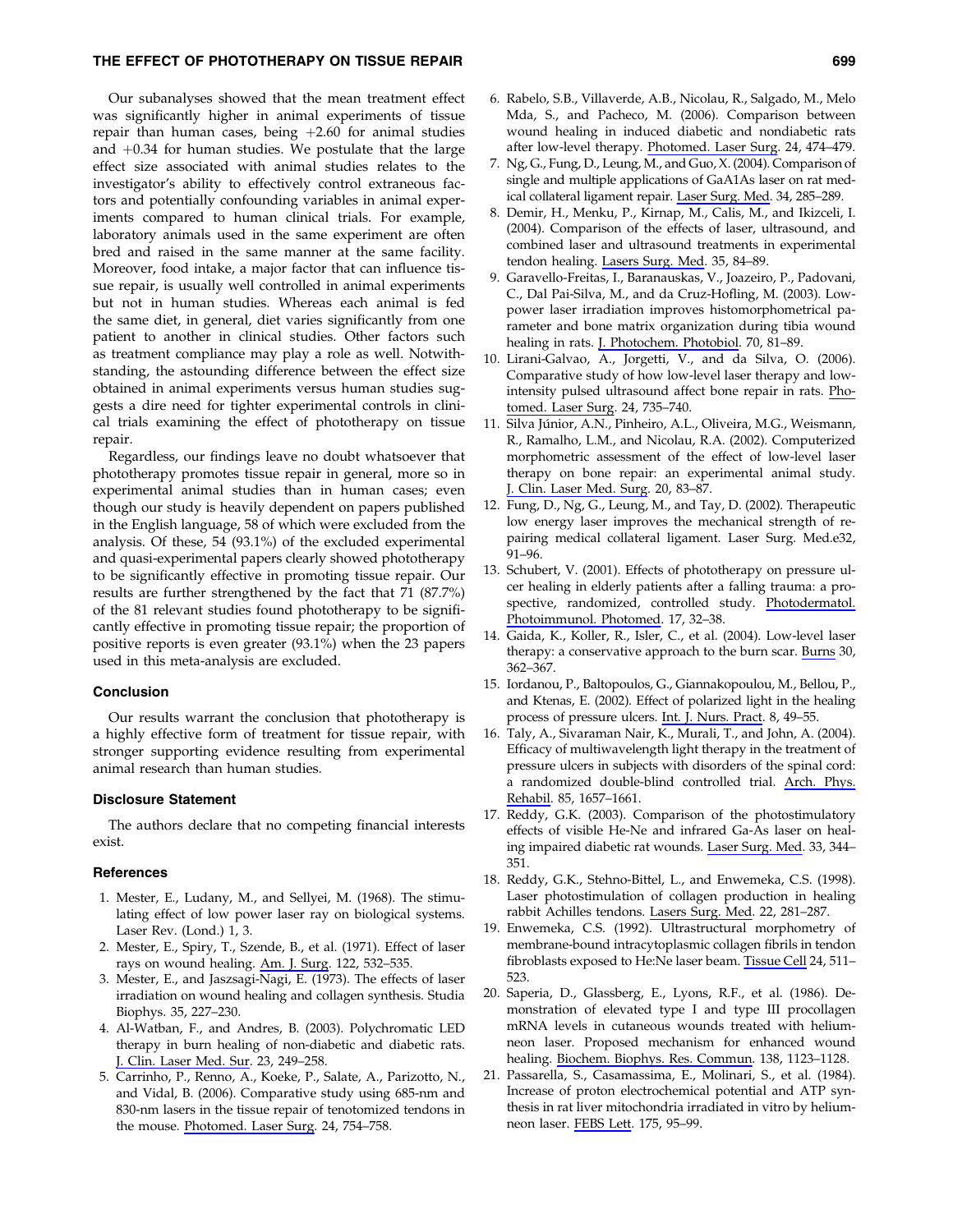- 22. Franek, A., Krol, P., and Kucharzewski, M. (2002). Does low output laser stimulation enhance the healing of crural ulceration? Some critical remarks. Med. Eng. Phys. 24, 607–615.
- 23. Hopkins, J., McLoda, T., Seegmiller, J., and Baxter, G.D. (2004). Low-level laser therapy facilitates superficial wound healing in humans: a triple-blind, sham-controlled study. J. Athl. Train. 39, 223–229.
- 24. Kopera, D., Kokol, R., Berger, C., and Haas, J. (2005). Does the use of low-level laser influence wound healing in chronic venous leg ulcers? J. Wound Care 14, 391–394.
- 25. Lagan, K., Clements, B., McDonough, S., and Baxter, G.D. (2001). Low intensity laser therapy (830 nm) in the management of minor postsurgical wounds: a controlled clinical study. Laser Surg. Med. 28, 27–32.
- 26. Lucas, C., van Gemert, M., and de Haan, R. (2003). Efficacy of low-level laser therapy in the management of stage III decubitus ulcers: a prospective, observer-blinded multicentre randomized clinical trial. Laser Med. Sci. 18, 72–77.
- 27. Simunovic, Z., Ivankovich, A., and Depolo, A. (2000). Wound healing of animal and human body sport and traffic accidents injuries using low-level laser therapy treatment: a randomized clinical study of seventy-four patients with control with control group. J. Clin. Laser Med. Surg. 18, 67–73.
- 28. Wolf, F.M. (1986). Meta-Analysis: Quantitative Methods for Research Synthesis. Newbury Park, CA: Sage Publishers.
- 29. Cohen, J. (1969). Statistical Power Analysis for the Behavioral Sciences. New York: Academic Press.

# Appendix 1: Studies Included in The Meta-Analysis

- Al-Watban, F., and Andres, B. (2003). Polychromatic LED therapy in burn healing of non-diabetic and diabetic rats. J. Clin. Laser Med. Surg. 23, 249–258.
- Carrinho, P., Renno, A., Koeke, P., Salate, A., Parizottp, N., and Vidal, B. (2006). Comparative study using 685-nm and 830-nm lasers in the tissue repair of tenotomized tendons in the mouse. Photomed. Laser Surg. 24, 754–758.
- Demir, H., Menku, P., Kirnap, M., Calis, M., and Ikizceli, I. (2004). Comparison of the effects of laser, ultrasound, and combined laser and ultrasound treatments in experimental tendon healing. Lasers Surg. Med. 35, 84–89.
- Franek, A., Krol, P., and Kucharzewski, M. (2002). Does low output laser stimulation enhance the healing of crural ulceration? Some critical remarks. Med. Eng. Phys. 24, 607–615.
- Gaida, K., Koller, R., Isler, C., et al. (2004). Low-level laser therapy: a conservative approach to the burn scar. Burns 30, 362–367.
- Galvao, A., Jorgetti, V., and Lopes da Silva, O. (2006). Comparative study of how low-level laser therapy and low-intensity pulsed ultrasound affect bone repair in rats. <u>Photomed. Laser Surg</u>. 24, 735–740.
- Garavello-Freitas, I., Branauskas, V., Joazeiro, P., Padovani, C., Pai-Silva, M., and Alice da Cruz-Hofling, M. (2003). Low-power laser irradiation improves histomorphometrical parameter and bone matrix organization during tibia wound healing in rats. J. Photochem. Photobiol. 70, 81–89.
- Hopkins, J., McLoda, T., Seegmiller, J., and Baxter, G. (2004). Lowlevel laser therapy facilities superficial wound healing in humans: a triple-blind, sham-controlled study. J. Athl. Train. 39, 223–229.
- Iordanou, P., Baltopoulos, G., Giannakopoulou, M., Bellou, P., and Ktenas, E. (2002). Effect of polarized light in the healing process of pressure ulcers. Int. J. Nurs. Pract. 8, 49-55
- Junior, A., Pinheiro, A., Oliveira, M., Weismann, R., and Ramalho, L. (2002). Computerized morphometric assessment of the effect of low-level laser therapy on bone repair: an experimental animal study. J. Clin. Laser Med. Surg. 20, 83–87.
- Kopera, D., Kokol, R., Berger, C., and Hass, J. (2005). Does the use of low-level laser influence wound healing in chronic venous leg ulcers? J. Wound Care. 14, 391–394.
- 30. Flemming, K., and Cullum, N. (2000) Laser therapy for venous leg ulcers. Cochrane Database Syst. Rev. 2, CD001182.
- 31. Enwemeka, C.S., Parker, J.C., Dowdy, D.S., Harkness, E.E., Sanford, L.E., and Woodruff, L.D. (2004). The efficacy of low-power lasers in tissue repair and pain control: a metaanalysis study. Photomed. Laser Surg. 22, 323–329.
- 32. Woodruff, L.D., Bounkeo, J.M., Brannon, W.M., et al. (2004). The efficacy of laser therapy in wound repair: a meta-analysis of the literature. Photomed. Laser Surg. 22, 241–247.
- 33. Barnett, V., and Lewis, T. (1994). Outliers in Statistical Data. 3rd edition. New York: John Wiley Publishers.
- 34. Rosenthal, R., and Rubin, D.B. (1986) Meta-analytic procedures for combining studies with multiple effect sizes. Psychol. Bull. 99, 400–406.
- 35. Rosenthal, R. (1991). Meta-Analysis Procedures for Social Research. Newbury Park, CA: Sage Publishers.

Address correspondence to: Chukuka S. Enwemeka, Ph.D., FACSM College of Health Sciences University of Wisconsin-Milwavkee Enderis Hall, Suite 898 2400 E. Hartford Avenue Milwavkee, WI 53201-0413

E-mail: Enwemeka@uwm.edu

- Lagan, K., Clements, B., McDonough, S., and Baxter, G. (2001). Low intensity laser therapy (830 nm) in the management of minor postsurgical wounds: a controlled clinical study. Laser Surg. Med. 28, 27–32.
- Lagan, K., McKenna, T., Witherow, A., Johns, J., McDonough, S., and Baxter, G. (2002). Low-intensity laser therapy/combined phototherapy in the management of chronic venous ulceration: a placebo controlled study. J. Clin. Laser Med. Surg. 20, 109–116.
- Lanzafame, R., Stadler, F., Coleman, J., et al. (2004). Temperaturecontrolled 830-nm low-level therapy of experimental pressure ulcers. Photomed. Laser Surg. 22, 483–488.
- Lucas, C., Germert, M., and Haan, R. (2003). Efficacy of low-level laser therapy in the management of stage III decubitus ulcers: a prospective, observer-blinded multicentre randomized clinical trial. Laser Med. Sci. 18, 72–77.
- Ng, G., Fung, D., Leung, M., and Guo, X. (2004). Comparison of single and multiple applications of GaAlAs laser on rat medical collateral ligament repair. Laser Surg. Med. 34, 285–289.
- Pugliese, L., Medrado, A., Reis, S., and Andrade, Z. (2003). The influence of low-level laser therapy on biomodulation of collagen and elastic fibers. Pesqui Odontol Bras. 17, 307–313.
- Rabelo, S., Villaverde, A., Nicolau, R., et al. (2006). Comparison between wound healing in induced diabetic and nondiabetic rats after low-level therapy. Photomed. Laser Surg. 24, 474-479.
- Reddy, G. (2003). Comparison of the photostimulatory effects of visible He-Ne and infrared Ga-As laser on healing impaired diabetic rat wounds. Laser Surg. Med. 33, 344–351.
- Ribeiro, M., Da Silva, D., Maldonado, E., Rossi, W., and Zezell, D. (2002). Effects of 1047-nm neodymium laser radiation on skin wound healing. J. Clin. Laser Med. Surg. 20, 37–40.
- Schubert, V. (2001). Effects of phototherapy on pressure ulcer healing in elderly patients after a falling trauma: a prospective, randomized, controlled study. Photodermatol. Photoimmunol. Photomed. 17, 32–38.
- Taly, A., Sivaraman Niar, K., Murali, T., and John, A. (2004). Efficacy of multiwavelength light therapy in the treatment of pressure ulcers in subjects with disorders of the spinal cord: a randomized double-blind controlled trial. Arch. Phys. Rehabil. 85, 1657– 1661.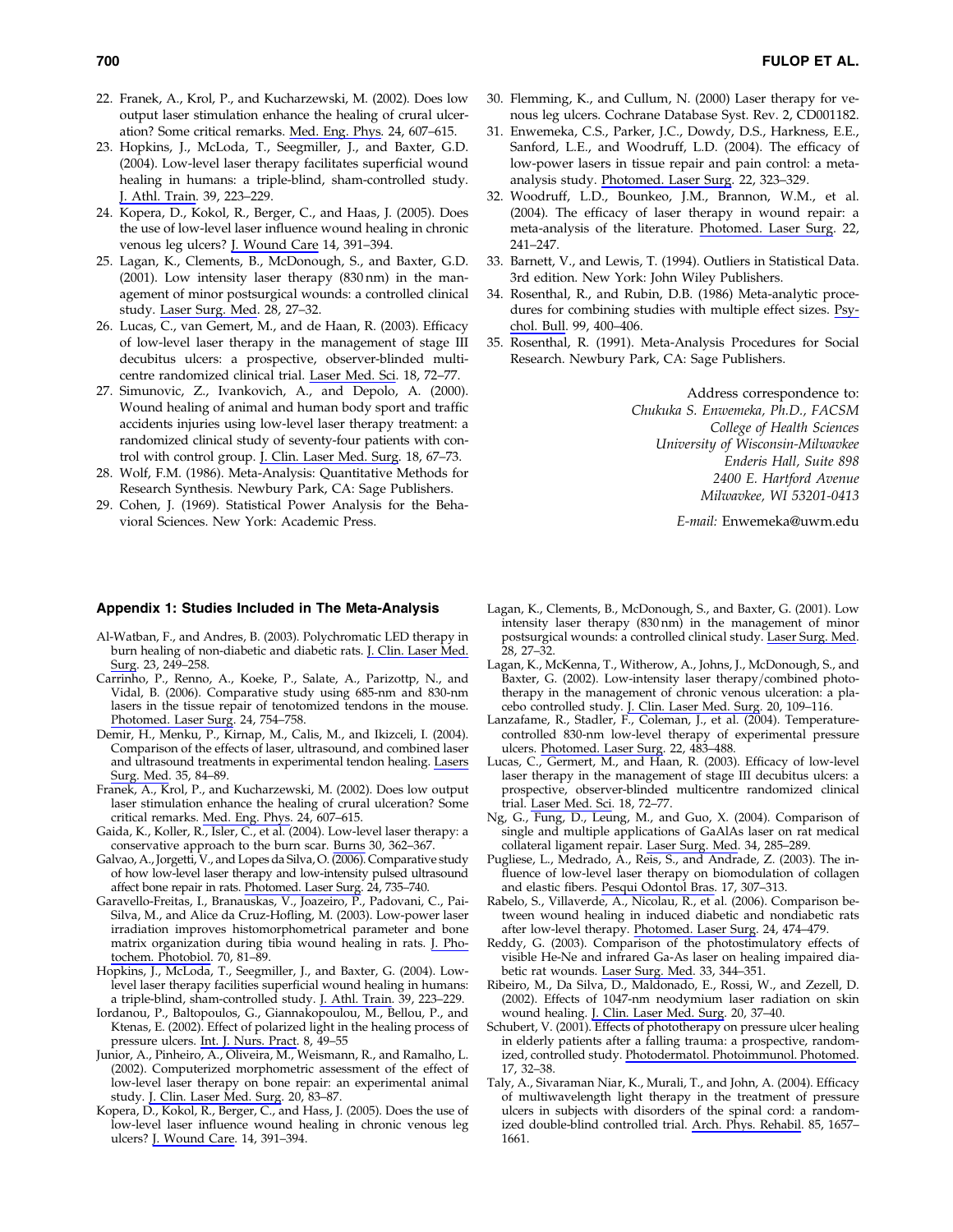## THE EFFECT OF PHOTOTHERAPY ON TISSUE REPAIR **THE SET AND THE SET ASSESS** 701

Trelles, M., Allones, I., and Mayo, E. (2006). Er: YAG laser ablation of plantar verrucae with red LED therapy-assisted healing. Photomed. Laser Surg. 24, 494–498.

# Appendix 2: Experimental/Quasi-Experimental Studies Excluded from the Meta-Analysis

- Al-Watban, F., and Delgado, G., (2005). Burn healing with a diode laser: 670 nm at different doses as compared to a placebo group. Photomed. Laser Surg. 23, 245–250.
- Al-Watban, F., and Zhang, X. (2004). The comparison of effects between pulsed and CW lasers on wound healing. J. Clin. Laser Med. Surg. 22, 15–18.
- Amorim, J., De Sousa, G., Silveira, L., Prates, R., Pinotti, M., and Ribeiro, M. (2006). Clinical study of the gingiva healing after gingivectomy and low-level laser therapy. Photomed. Laser Surg. 24, 588–594.
- Araujo, C., Ribeiro, M., and Favaro, R., Zezell, D., and Zorn, T. (2007). Ultrastructural and autoradiographical analysis shows a faster skin repair in He-Ne laser-treated wounds. J. Photochem. Photobiol. B: Biol. 86, 87–96.
- Bayat, M., Delbari, A., Almaseyeh, M., Sadeghi, Y., Bayat, M., and Reziae, F. (2005). Low-level laser therapy improves early healing of medial collateral ligament injuries in rats. Photomed. Laser Surg. 23, 556–560.
- Bayat, M., Vasheghani, M., and Razavi, N. (2006). Effect of low-level helium-neon laser therapy on the healing of third-degree burns in rats. J. Photochem. Photobiol. B: Biol. 83, 87–93.
- Bayat, M., Vasheghani, M., Razavi, N., Taheri, S., and Rakhshan, M. (2005). Effect of low-level laser therapy on the healing of seconddegree burns in rats: a histological and microbiological study. J. Photochem. Photobiol. B: Biol. 78, 171–177.
- Bjordal, J., Martins, R., and Iversen, V. (2006). A randomized, placebo controlled trial of low level therapy for activated achilles tendinitis with microdialysis measurement of peritendinous prostaglandin E2 concentration. Sports Med. 40, 76–80.
- Byrnes, K., Barna, L., Chenault, V., et al. (2004). Photobiomodulation improves cutaneous wound healing in an animal model of type II diabetes. Photomed. Laser Surg. 22, 281-290.
- Camillo de Carvalho, P., Mazzer, N., Abdalla dos Reis, F., Belchior, A., and Silva, I. (2006). Analysis of the influence of low-power He-Ne laser on the healing of skin wounds in diabetic and nondiabetic rats. Acta Cir Bras. [Serial on Internet] May–June, 21(3).
- Colic, M., Vidojkovic, N., Jovanovic, M., and Lazovic, G. (2004). The use of polarized light in aesthetic surgery. Aesth. Plast. Surg. 28, 324–327.
- Dai, T., Diagaradjane, P., Yaseen, M., Pikkula, B., Thomsen, S., and Anvari, B. (2005). Laser-induced thermal injury to dermal blood vessels: analysis of wavelength (585 nm vs. 595 nm), cryogen spray cooling, and wound healing effects. Lasers Surg. Med. 37, 210–218.
- Damante, C., Greghi, S., Sant'Ana, A., Passanezi, E., and Taga, R. (2004). Histomorphometric study of the healing of human oral mucosa after gingivoplasty and low-level laser therapy. Lasers Surg. Med. 35, 377–384.
- Ferreria, M., Brito, V., Gameiro, J., et al. (2006). Effects of He-Ne laser irradiation on experimental paracoccidioidomycotic lesions. J. Photochem. Photobiol. B: Biol. 84, 141–149.
- Fujimaki, Y., Shimoyama, T., Liu, Q., Umeda, T., Nakaji, S., and Sugawara, K. (2003). Low-level laser irradiation attenuates production of reactive oxygen species by human neutrophils. J. Clin. Laser Med. Surg. 21, 165–170.
- Fung, D., Ng, G., Leung, M., and Tay, D. (2002). Therapeutic low energy laser improves the mechanical strength of repairing medical collateral ligament. Lasers Surg. Med. 32, 91–96.
- Gal, P., Vidinsky, B., Toporcer, T., et al. (2006). Historical assessment of the effect of laser irradiation on skin wound healing in rats. Photomed. Laser Surg. 24, 480–488.
- Gavish, L., Asher, Y., Becker, Y., and Kleinman, Y. (2004). Low level laser irradiation stimulates mitochondrial membrane potential and disperses subnuclear promyelocytic leukemia protein. Lasers Surg. Med. 35, 369–376.
- Gavish, L., Perez, L., Gertz, S. (2006). Low-level laser irradiation modulates matrix metalloproteinase activity and gene expression in porcine aortic smooth muscle cells. Lasers Surg. Med. 38, 779–786.
- Grbavac, R., Veeck, E., Bernard, J., Ramalho, L., and Pinheiro, A. (2006). Effects of laser therapy in CO2 laser wounds in rats. Photomed. Laser Surg. 24, 389–396.
- Guzzardella, G., Fini, M., Giavaresi, G., and Giardino, R. (2002). Laser stimulation on bone defect healing: an in vitro study. Lasers Med. Sci. 17, 216–220.
- Hartel, M., Hoffmann, G., Wente, M., Martignoni, M., Buchler, M., and Friess, H. (2006). Randomized clinical trial of the influence of local water-filtered infrared A irradiation on wound healing after abdominal surgery. Br. J. Surg. 93, 952–960.
- Hawkins, D., and Abrahamse, H. (2005). Biological affects of heliumneon laser irradiation on normal and wounded human skin fibroblasts. Photomed. Laser Surg. 23, 251–259.
- Hawkins, D., and Abrahamse, H. (2006). The role of laser fluence in cell viability, proliferation, and membrane integrity of wounded human skin fibroblasts following helium-neon laser irradiation. Lasers Surg. Med. 38, 74–83.
- Kazemi-Khoo, N. (2006). Successful treatment of diabetic foot ulcers with low-level laser therapy. Foot 16, 184–187.
- Khadra, M., Kasem, N., Haanaes, H., Ellingsen, J., and Lyngstadaas, S. (2004). Enhancement of bone formation in rat calvarial bone defects using low-level laser therapy. Oral Surg. Oral Med. Pathol. Oral Radiol. Endod. 97, 693–700.
- Kucerova, H., Dostalova, T., Himmlova, L., Bartova, J., and Mazanek, J. (2000). Low-level laser therapy after molar extraction. J. Clin. Laser Med. Surg. 18, 309–315.
- Kymplova, J., Navratil, L., and Knizek, J. (2003). Contribution of phototherapy to the treatment of episiotomies. J. Clin. Laser Med. Surg. 23, 35-39.
- Lask, G., Fournier, N., Trelles, M., et al. (2005). The utilization of nonthermal blue (405–425 nm) and near infrared (850–890 nm) light in aesthetic dermatology and surgery-a multicenter study. J. Cosmet. Laser Ther. 7, 163–170.
- Maiya, G., Kumar, P., and Rao, L. (2005). Effect of low intensity helium-neon (He-Ne) laser irradiation on diabetic wound healing dynamics. Photomed. Laser Surg. 23, 187–190.
- Martin, W., and Stoneburner, J. (2005). Symptomatic relief of herpetic skin lesions utilizing an energy-based approach to healing. Exp. Mol. Pathol. 78, 131–134.
- Mendez, T., Pinheiro, A., Pacheco, M., Nascimento, P., and Ramalho, L. (2004). Dose and wavelength of laser light have influence on the repair of cutaneous wounds. J. Clin. Laser Med. Surg. 22, 19–25.
- Miloro, M., Halkias, L., Mallery, S., Travers, S., and Rashid, R. (2002). Low-level laser effects on neural regeneration in Gore-Tex tubes. Oral Surg. Oral Med. Pathol. Oral Radiol. Endod. 93, 27–34.
- Miloro, M., Miller, J., and Stoner, J. (2007) Low-level laser effect on mandibular distraction osteogenesis. J. Oral Maxillofac. Surg. 65, 168–176.
- Monstrey, S., Hocksema, H., Saelens, H.,et al. (2002). A conservative approach for deep dermal burn wounds using polarized-light therapy. Br. J. Plast. Surg. 55, 420–426.
- Nascimento, P., Pinheiro, A., Salgado, M., and Ramalho, L. (2004). A preliminary report on the effect of laser therapy on the healing of cutaneous surgical wounds as a consequence of an inversely proportional relationship between wave length and intensity: histological study in rats. Photomed. Laser Surg. 22, 513–518.
- Nunez, S., Nogueira, G., Ribeiro, M., Garcez, A., and Marques, J. (2004). He-Ne laser effects on blood microcirculation during wound healing: a method of in vivo study through laser doppler flowmetry. Laser Surg. Med. 35, 363–368.
- Pereira, A., Eduardo, C., Matson, E., and Marques, M. (2002). Effect of low-power laser irradiation on cell growth and procollagen synthesis of cultured fibroblasts. Laser Surg. Med. 31, 263–267.
- Pessoa, E., Melhado, R., Theodoro, L., and Garcia, V. (2004). A histologic assessment of the influence of low-intensity laser therapy on wound healing in steroid-treated animals. Photomed. Laser Surg. 22, 199–204.
- Pinheiro, A.L., Limeira Junior, F., Gerbi, M.E., et al. (2003). Effect of 830-nm laser light on the repair of bone defects grafted with inorganic bovine bone and decalcified cortical osseous membrane. J. Clin. Laser Med. Surg. 21, 383–388.
- Pinheiro, A., Meireles, G., Vieira, A., Almeida, D., Carvalho, C., and Santos, J. (2004). Phototherapy improves healing of cutaneous wounds in nourished and undernourished Wistar rats. Braz. Dent. J. 12, 21–28.